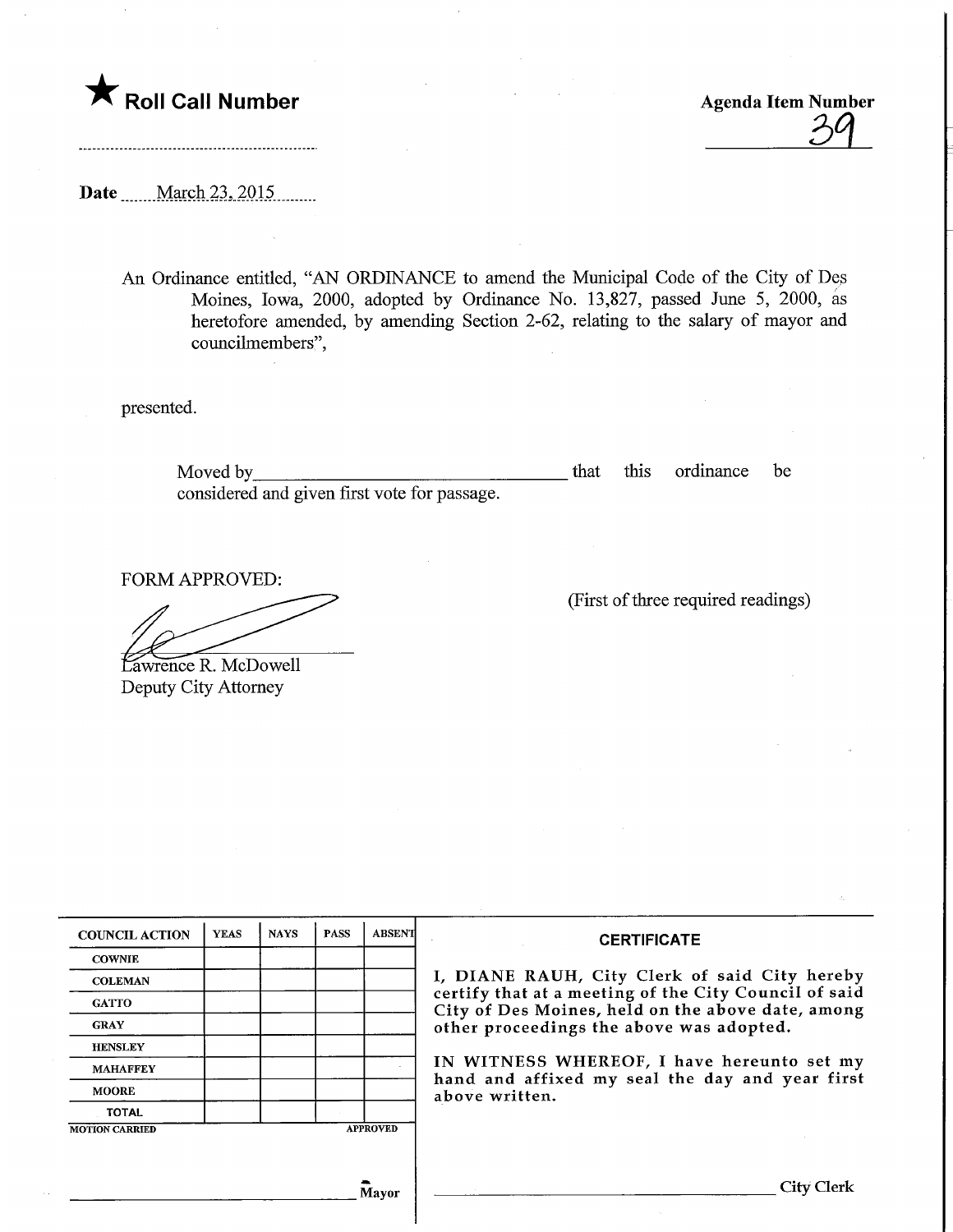CITY ATTORNEY Jeffrey D. Lester DEPUTY CITY ATTORNEYS Lawrence R. McDowel! Carol J. Moser Kathleen Vanderpool

SENIOR LITIGAIORS Thomas G. Fisher Jr.

**ASSISTANT CITY ATTORNEYS** Roger K. Brown Cori Kuhn Coleman Ann M. DiDonafo

David A. Ferree Glenna K. Frank Vicky L. Long Hill Katharine J. Massier Douglas P. Phlllph



March 23, 2015

## HONORABLE MAYOR AND MEMBERS OF THE DES MOINES CITY COUNCIL

## RE: Amendment to Des Moines Municipal Code Section 2-62 Salary of Mayor and Councilmembers

On the March 23, 2015 City Council agenda, an ordinance will be presented for first consideration to amend Municipal Code Section 2-62 to change the compensation of the Mayor and Councilmembers. In the event such ordinance is passed, all changes in compensation will be subject to the provisions of Iowa Code Section 372.13(8) with respect to the effective date of such changes.

Iowa Code Section 372.13(8) provides in part, that "a change in the compensation of the mayor does not become effective during the term in which the change is adopted." Similarly this Code section further provides that "a change in the compensation of council members becomes effective for all council members at the beginning of the term of the council members elected at the election next following the change in compensation."

There will be a regular City election this November and the beginning of the term of the Mayor and Councilmembers elected at such election will be January 1, 2016. Iowa Code Section 376.2. Accordingly, as an operation of law all changes in compensation for the Mayor and Councilmembers set forth in amended Municipal Code Section 2-62 shall become effective January 1, 2016.

Respectfully submitted,

Lawrence R. McDowell

Deputy City Attorney